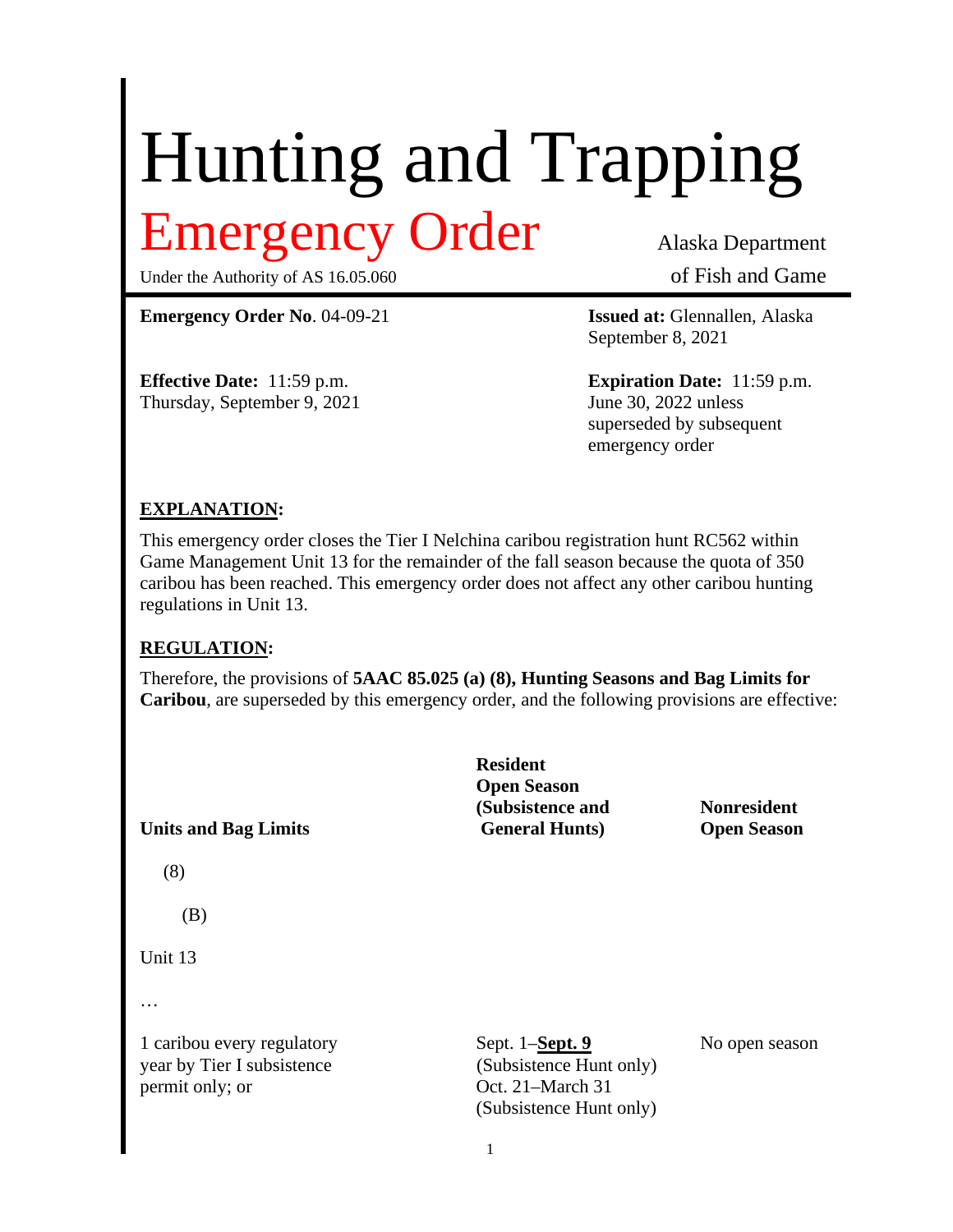#### ….

All other caribou hunting regulations remain unchanged and are not affected by this emergency order.

> Doug Vincent-Lang Commissioner

By delegation to:

Hod / fatch

 Heidi L. Hatcher Glennallen Area Wildlife Biologist

# **JUSTIFICATION:**

To maintain the population objective of 35,000–40,000 Nelchina caribou, harvest quotas are modified annually. The harvest quota for the Nelchina caribou herd for the 2021–2022 season is 1,600 caribou. The department believes that harvest of approximately 1,250 caribou from the state season and additional federal harvest can be taken sustainably while allowing for modest growth and providing for subsistence opportunity. The 2021–2022 quota for the Registration Caribou hunt RC562 of 350 caribou has been met.

## **DISTRIBUTION:**

This emergency order is distributed to the recipients listed below. Copies are available from Department of Fish and Game offices in Glennallen, Palmer, Delta Junction, Tok, Anchorage, Juneau, and Fairbanks.

- 1. The Honorable Lieutenant Governor
- 2. Assistant Attorney General (Board of Game Liaison), Anchorage
- 3. Commissioner, Department of Fish and Game
- 4. Division of Wildlife Conservation:

**Director** Deputy Director Assistant Director Regulations Coordination Team Regional Supervisors Area Wildlife Biologists: Regions II, III, IV State-Federal Regulations Coordinator Webmaster

- 5. Division of Boards Executive Director Board of Game members
- 6. Division of Subsistence